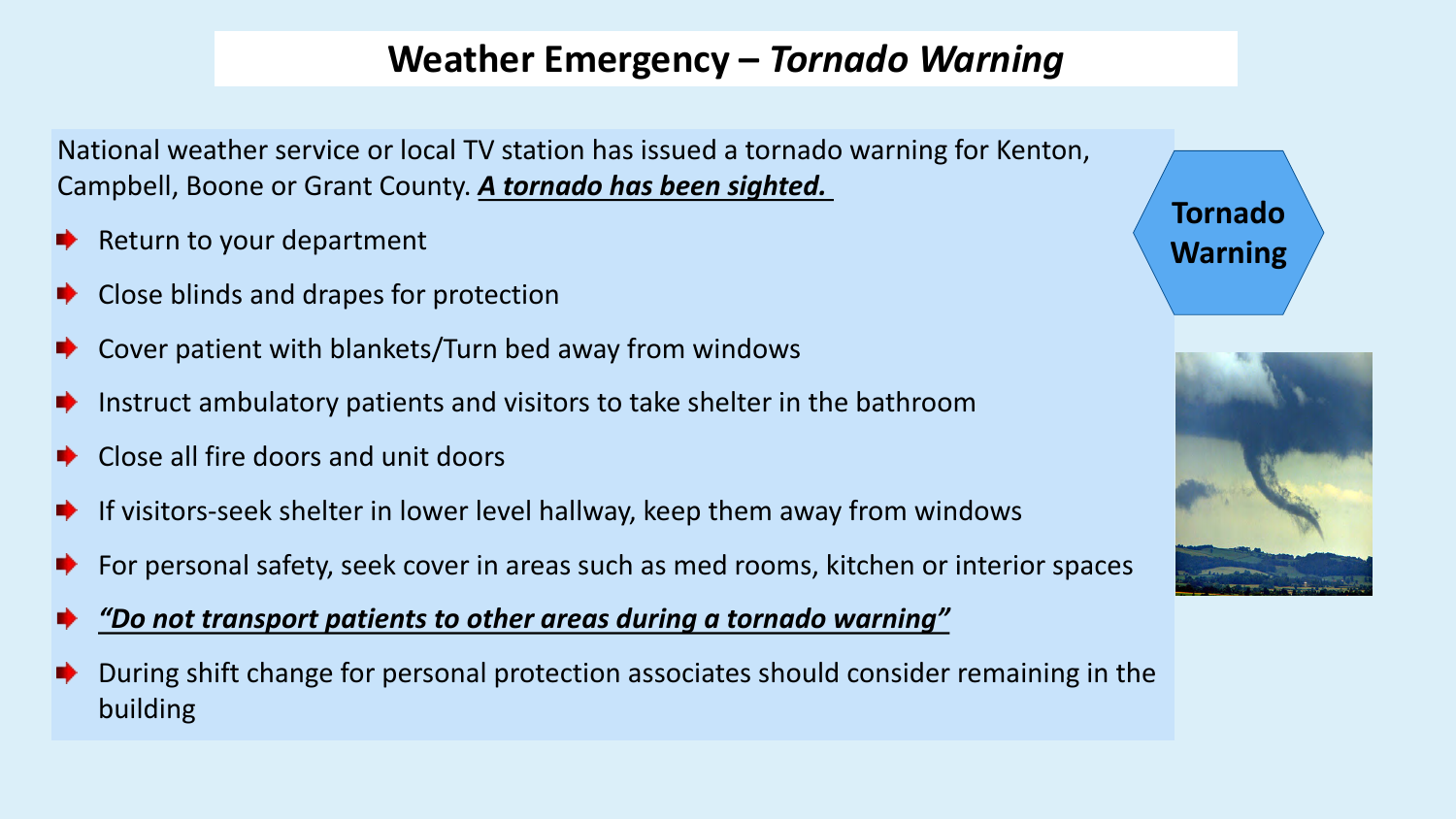## **External Disaster – Located on the Intranet in Policies/Procedure Emergency Plan/Emergency Operations Plan**

An External Event involves an incident beyond the immediate boundaries of the hospital.

- Incidents resulting in a sudden arrival of a large number of casualties.
- Contaminated or contagious victims that seek emergency treatment.
- Other External Emergencies include snowstorms, utility outages, and tornadoes that may not impact the hospital directly, but impact the facility.



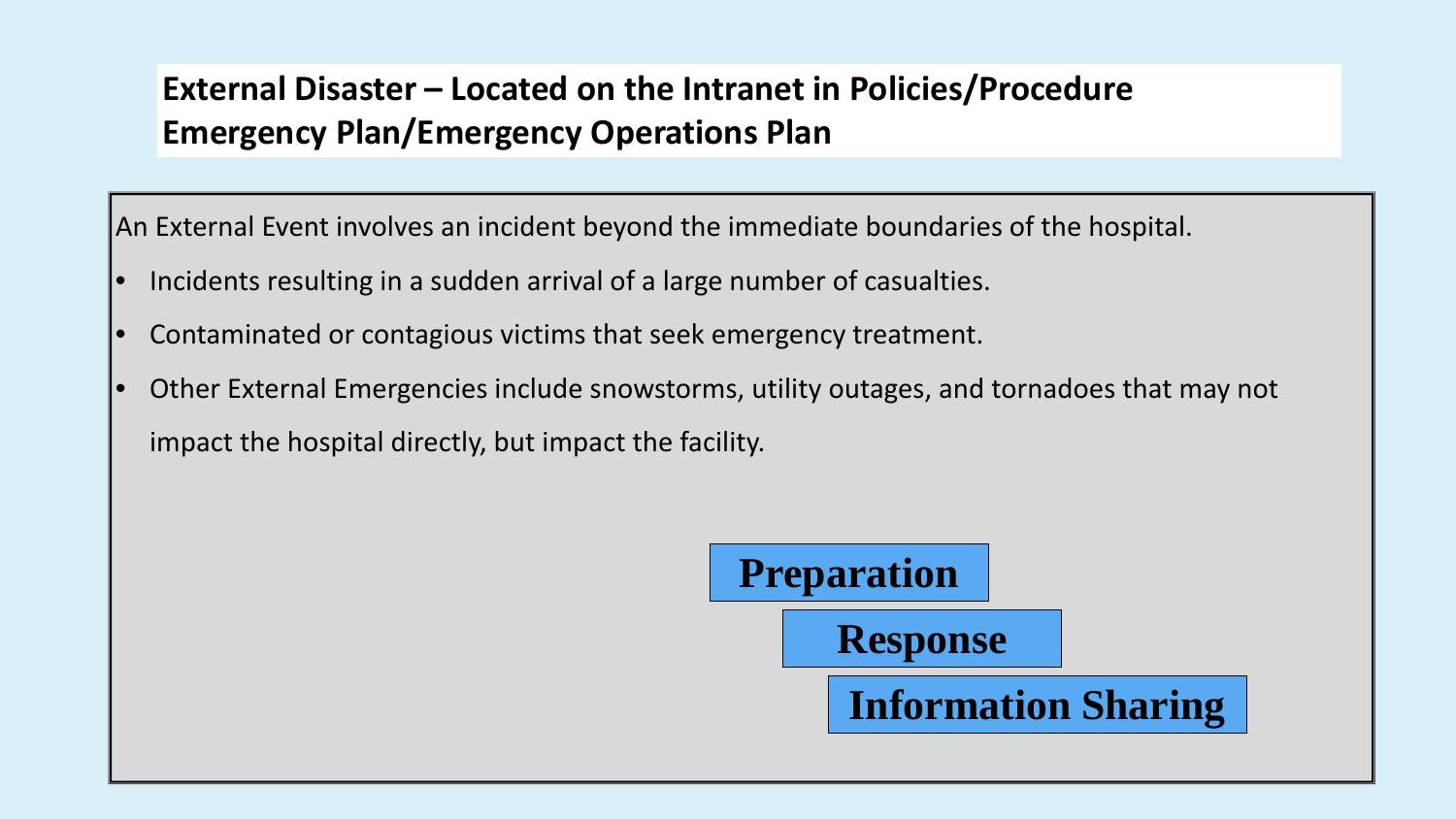# **Emergency Codes –** *Code Yellow*

## **Exists when the hospital is expecting a large influx of casualties from community**

- Security verifies information by contacting official agencies of the area.
- A Control Center for coordination of activity within the facilities will be activate which includes; contact with other area hospitals/community agencies within the disaster site if possible.
- All personnel should respond to their assigned hospital. Nursing staff may be recalled/called in as needed.
- Cancellation of Code Yellow will be announced by PBX operator as "ALL CLEAR."

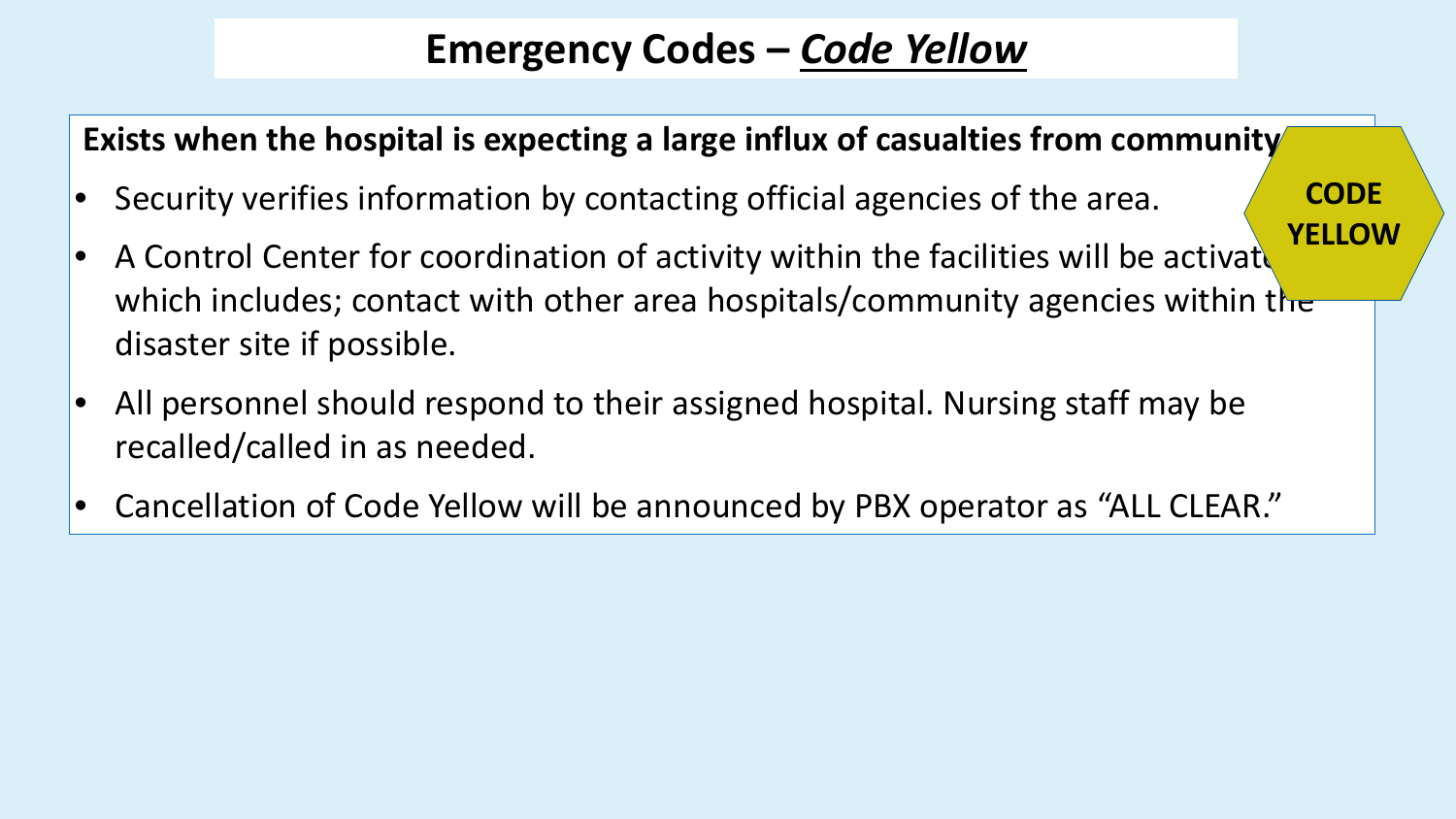## **Emergency Codes –** *Code Orange*

- *Code Orange* is used to describe a hazardous spill of known or unknown substance
- Each product that is hazardous must have a SDS supplied by the manufacturer
- This document has a variety of information including: **How to handle spills**
- Should a spill occur, the SPIL plan should be followed
	- S Secure the Area
	- P Protect those in the immediate area
	- from exposure
	- I Inform others of the spill **Call 22222**
	- L Leave the clean-up to trained personnel
	- Over 5 gallon we would call the FD hazmat team.

• The department using the spilled substance will clean it up. We handle spills under 5 gallon.



**CODE Orange**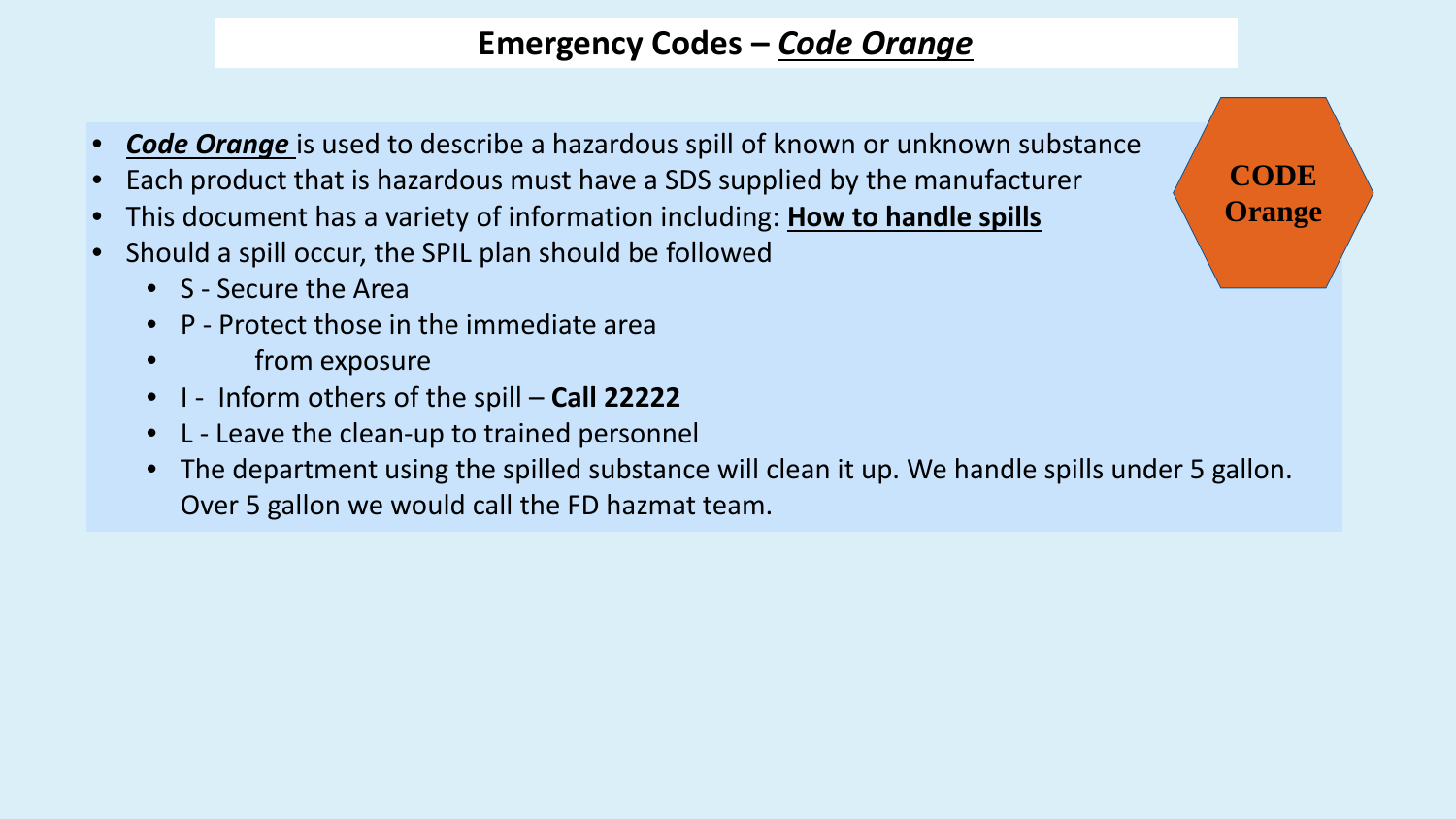## **Emergency Codes –** *Code Armstrong*

- *Code Armstrong*  An announcement that staff is needed to respond to a hostile situation.
- **Call 22222**
- This may be activated in any area needing assistance.
- A Security officer and other assigned staff will respond to the area and provide needed support.
- Staff who have not been specifically trained to respond to a Code Armstrong should not attempt to intervene. This could escalate the situation and cause harm to self & others.
- When situation is under control an "All Clear" will be announced.

## **Call Security Security Security Security & trained**

**CODE ARMSTRONG**

**personnel will respond**

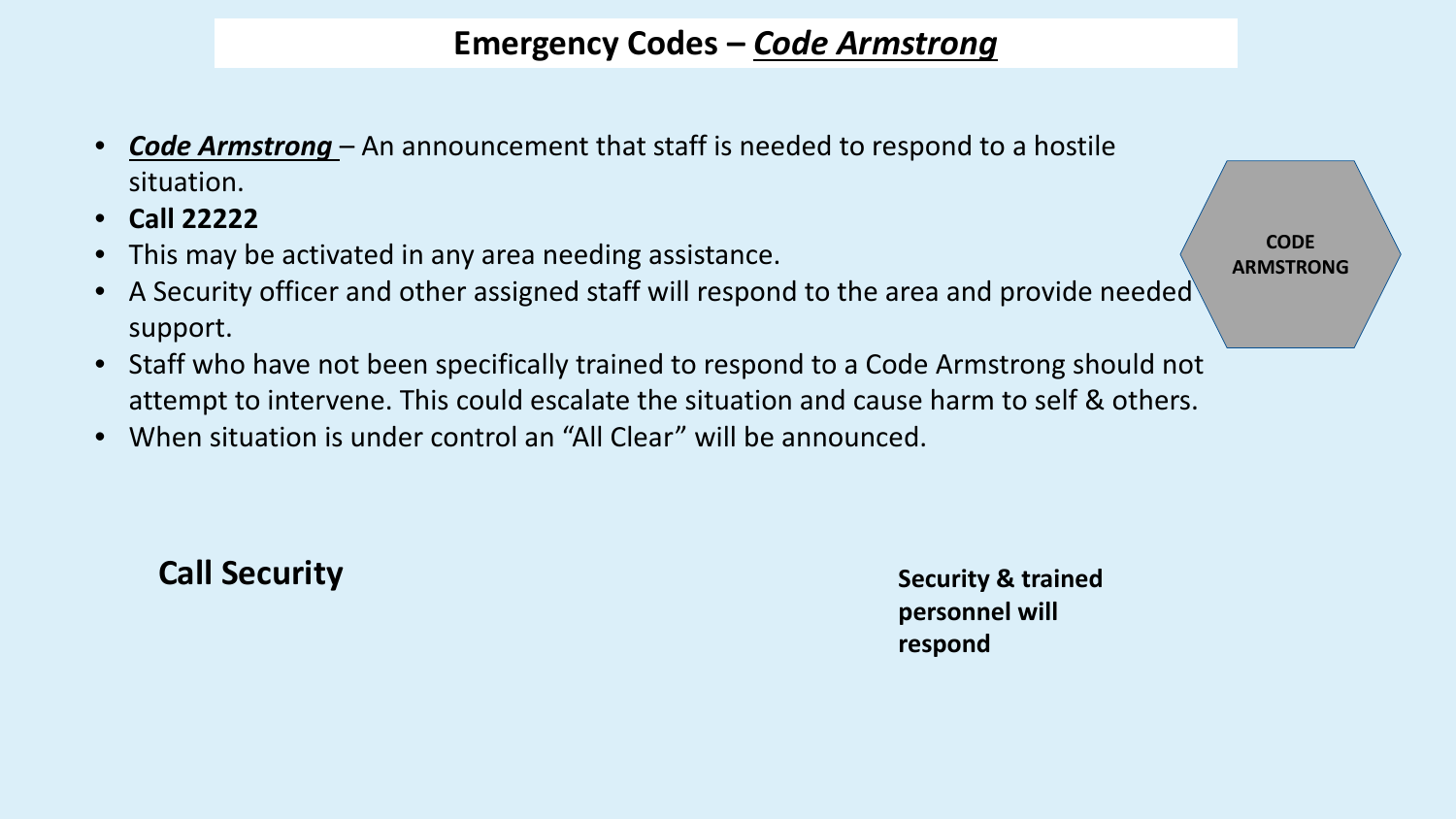## **Emergency Codes –** *Code Silver*

- *Code Silver* Armed persons have been sighted.
- Employees identifying the situation should immediately go to a safe area and contact 22222.

### **Follow instructions provided by Security**

- 
- every attempt should be made to do so.
- If patients & visitors cannot be safely evacuated, it will be necessary for staff to lock or close doors and shelter in place. ( Remember Run-Hide-Fight)
- Employees not in the immediate area shall shelter in place.
- When police arrive, staff will assist under their direction.
- *If a patient requires movement, police must be notified.*

**Do NOT approach or attempt to disarm, contact security 12270**



### **CODE SILVER**

If Code Silver is inside Hospital, Security will instruct operator to announce location of Incident.

If evacuation of patients and visitors can be done safely by using the fire evacuation route, then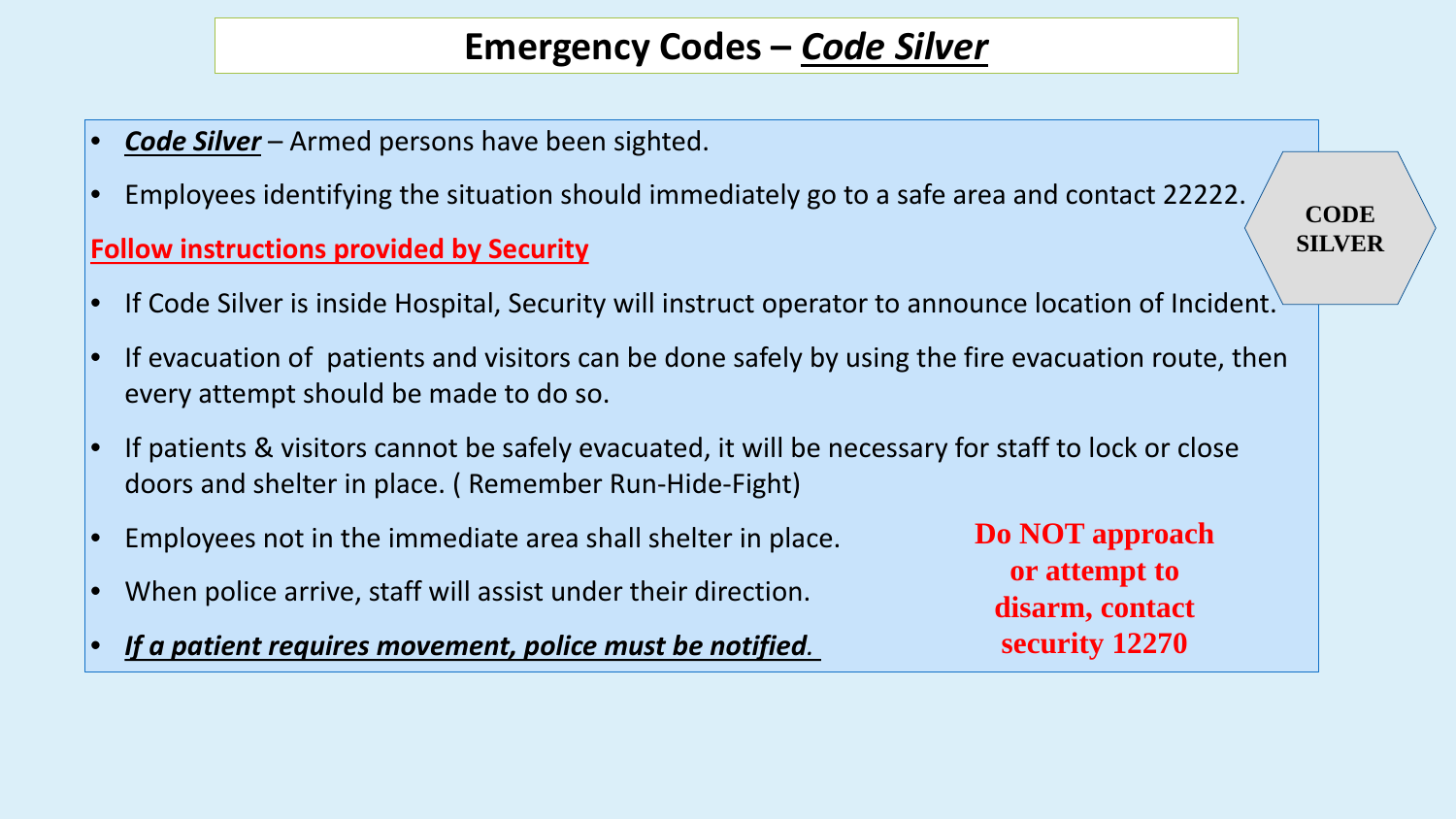## **Bomb Threat:** Information received from "any" source that an explosive device may be/or is, placed in a facility.

### **Information Gathering**

- Person receiving the threat should record as much data as possible
- Exact words of caller & time
- Sex of caller
- Speech traits
- Location of device
- Detonation time & type
- Background noises if discernible
- Look at display and write down phone number on screen/ask for help to retrieve phone number when caller hangs up

#### **Notification – Call 22222. Offsite call 911**

Person receiving the threat informs the Security Department who notifies operator to call the following

- Local police & fire, administrator on call, Director of Plant Engineering
- Other administrative personnel

#### **Security**

Notifies Nursing Supervisor who notifies all nursing units

**"This information is not announced over the public address system, nor is any information given to an unauthorized person."**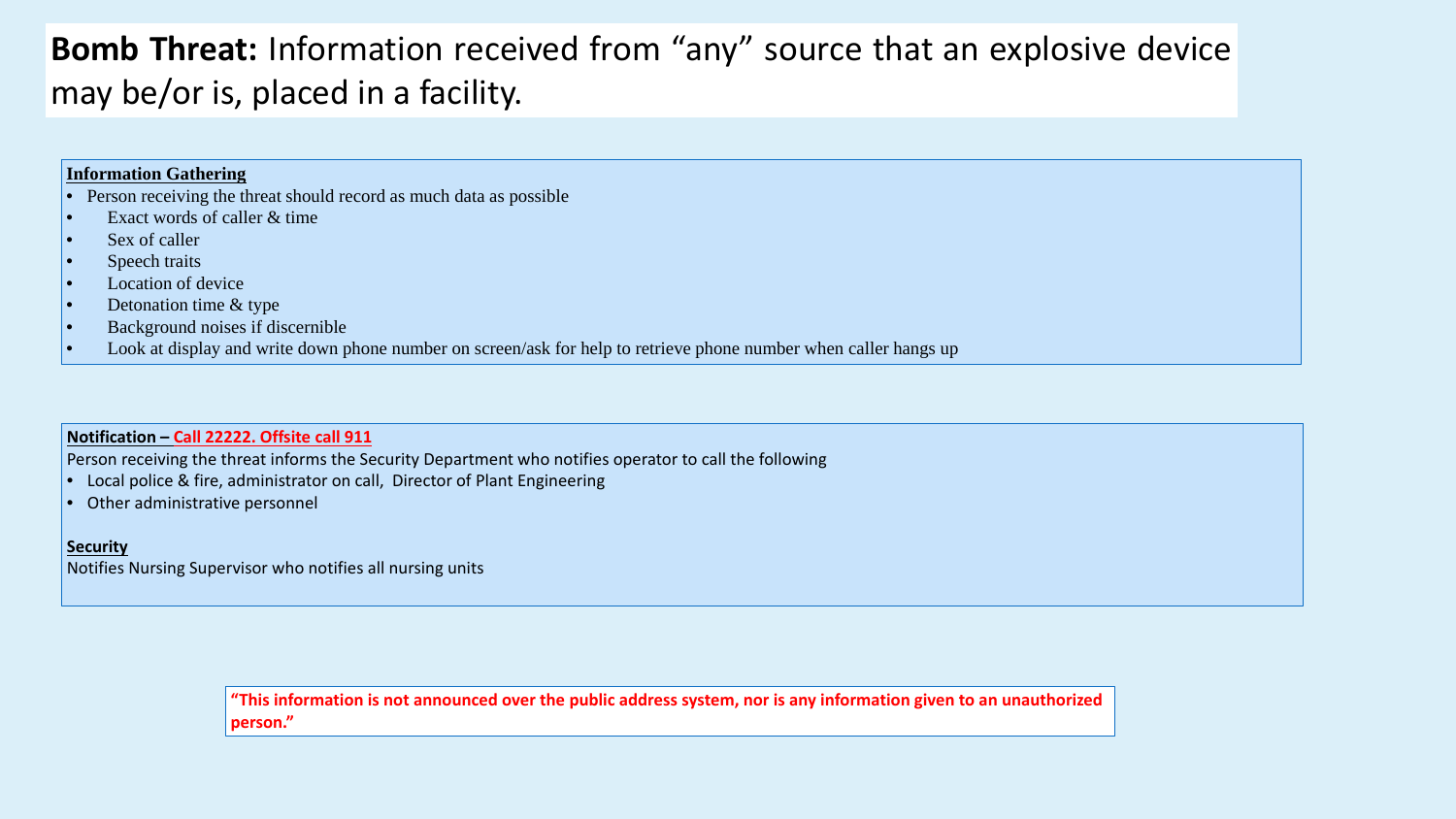# **Emergency Codes** – ALL CLEAR!

•*All Clear* is announced to notify staff the emergency is over

•*All Clear* **announcements are not utilized for code blue**